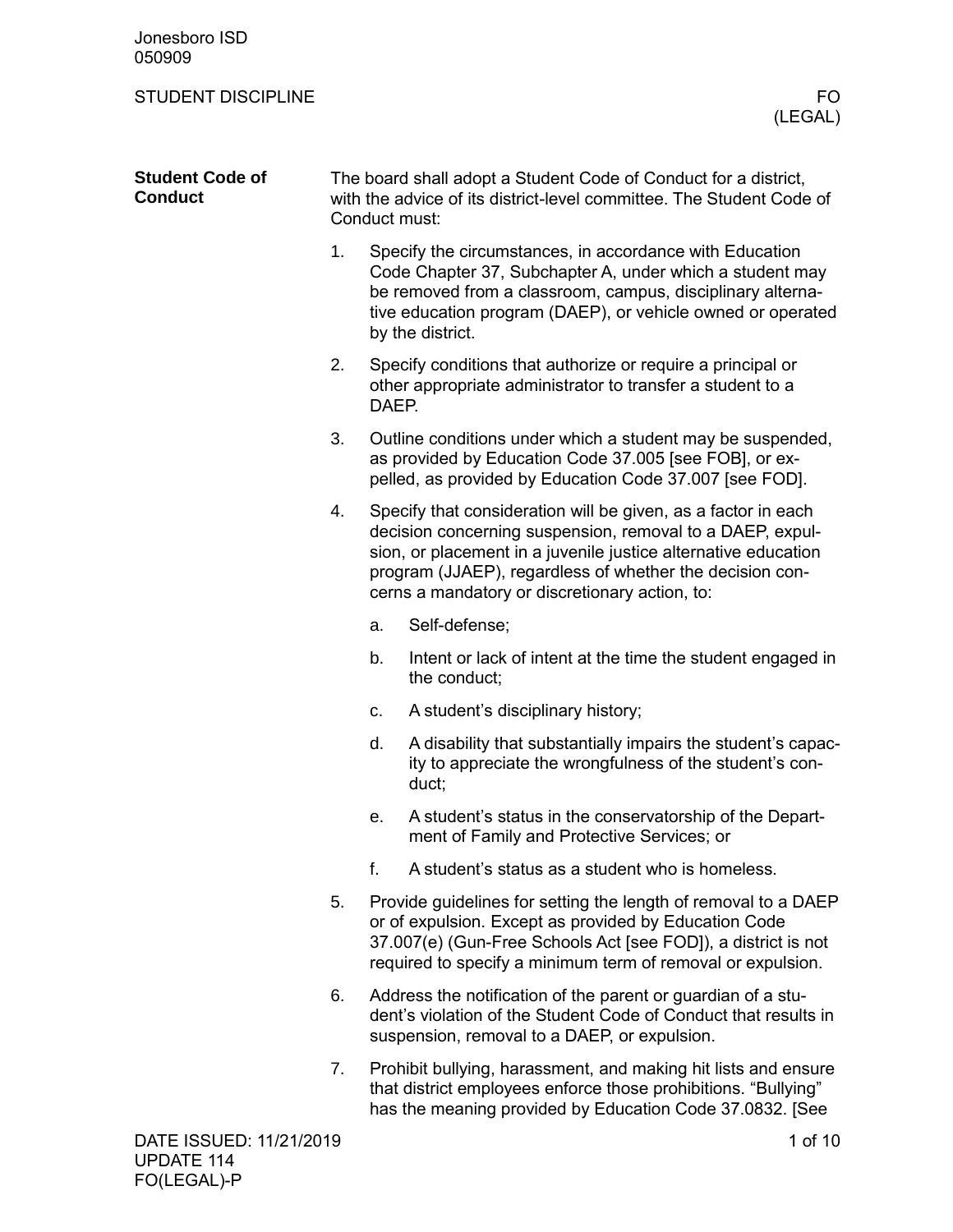|                                         |                                                                                                                                                                                                                                                                                                                                                    |                                                                                               | FFI] "Harassment" means threatening to cause harm or bodily<br>injury to another student, engaging in sexually intimidating<br>conduct, causing physical damage to the property of another<br>student, subjecting another student to physical confinement or<br>restraint, or maliciously taking any action that substantially<br>harms another student's physical or emotional health or<br>safety. "Hit list" means a list of people targeted to be harmed<br>using a firearm, as defined by Penal Code 46.01(3) [see<br>FNCG]; a knife, as defined by Penal Code 46.01(7) (any<br>bladed hand instrument that is capable of inflicting serious<br>bodily injury or death by cutting or stabbing a person with the<br>instrument); or any other object to be used with intent to<br>cause bodily harm. |  |
|-----------------------------------------|----------------------------------------------------------------------------------------------------------------------------------------------------------------------------------------------------------------------------------------------------------------------------------------------------------------------------------------------------|-----------------------------------------------------------------------------------------------|----------------------------------------------------------------------------------------------------------------------------------------------------------------------------------------------------------------------------------------------------------------------------------------------------------------------------------------------------------------------------------------------------------------------------------------------------------------------------------------------------------------------------------------------------------------------------------------------------------------------------------------------------------------------------------------------------------------------------------------------------------------------------------------------------------|--|
|                                         | 8.                                                                                                                                                                                                                                                                                                                                                 | Provide, as appropriate for students at each grade level,<br>methods, including options, for: |                                                                                                                                                                                                                                                                                                                                                                                                                                                                                                                                                                                                                                                                                                                                                                                                          |  |
|                                         |                                                                                                                                                                                                                                                                                                                                                    | a.                                                                                            | Managing students in the classroom, on school grounds,<br>and on a vehicle owned or operated by the district;                                                                                                                                                                                                                                                                                                                                                                                                                                                                                                                                                                                                                                                                                            |  |
|                                         |                                                                                                                                                                                                                                                                                                                                                    | b.                                                                                            | Disciplining students; and                                                                                                                                                                                                                                                                                                                                                                                                                                                                                                                                                                                                                                                                                                                                                                               |  |
|                                         |                                                                                                                                                                                                                                                                                                                                                    | c.                                                                                            | Preventing and intervening in student discipline prob-<br>lems, including bullying, harassment, and making hit<br>lists.                                                                                                                                                                                                                                                                                                                                                                                                                                                                                                                                                                                                                                                                                 |  |
|                                         | 9.                                                                                                                                                                                                                                                                                                                                                 |                                                                                               | Include an explanation of the provisions regarding refusal of<br>entry to or ejection from district property under Education<br>Code 37.105 [see GKA], including the appeal process estab-<br>lished under 37.105(h).                                                                                                                                                                                                                                                                                                                                                                                                                                                                                                                                                                                    |  |
|                                         | The methods adopted must provide that a student who is enrolled<br>in a special education program under Education Code Chapter 29,<br>Subchapter A, may not be disciplined for bullying, harassment, or<br>making hit lists until an admission, review, and dismissal (ARD)<br>committee meeting has been held to review the conduct. [See<br>FOF1 |                                                                                               |                                                                                                                                                                                                                                                                                                                                                                                                                                                                                                                                                                                                                                                                                                                                                                                                          |  |
|                                         | Education Code $37.001(a)–(b-1)$ , (e)                                                                                                                                                                                                                                                                                                             |                                                                                               |                                                                                                                                                                                                                                                                                                                                                                                                                                                                                                                                                                                                                                                                                                                                                                                                          |  |
| <b>Law Enforcement</b><br><b>Duties</b> |                                                                                                                                                                                                                                                                                                                                                    |                                                                                               | The law enforcement duties of peace officers, school resource of-<br>ficers, and security personnel [see CKE] must be included in the<br>Student Code of Conduct. Education Code 37.081(d)(2)                                                                                                                                                                                                                                                                                                                                                                                                                                                                                                                                                                                                            |  |
| Changes in SCOC                         |                                                                                                                                                                                                                                                                                                                                                    |                                                                                               | Once a Student Code of Conduct is promulgated, any change or<br>amendment shall be approved by a board.                                                                                                                                                                                                                                                                                                                                                                                                                                                                                                                                                                                                                                                                                                  |  |
| Posting                                 |                                                                                                                                                                                                                                                                                                                                                    |                                                                                               | The Student Code of Conduct must be posted and prominently dis-<br>played at each school campus or made available for review at the<br>office of the campus principal.                                                                                                                                                                                                                                                                                                                                                                                                                                                                                                                                                                                                                                   |  |
|                                         |                                                                                                                                                                                                                                                                                                                                                    |                                                                                               | Education Code $37.001(b-1) - (c)$                                                                                                                                                                                                                                                                                                                                                                                                                                                                                                                                                                                                                                                                                                                                                                       |  |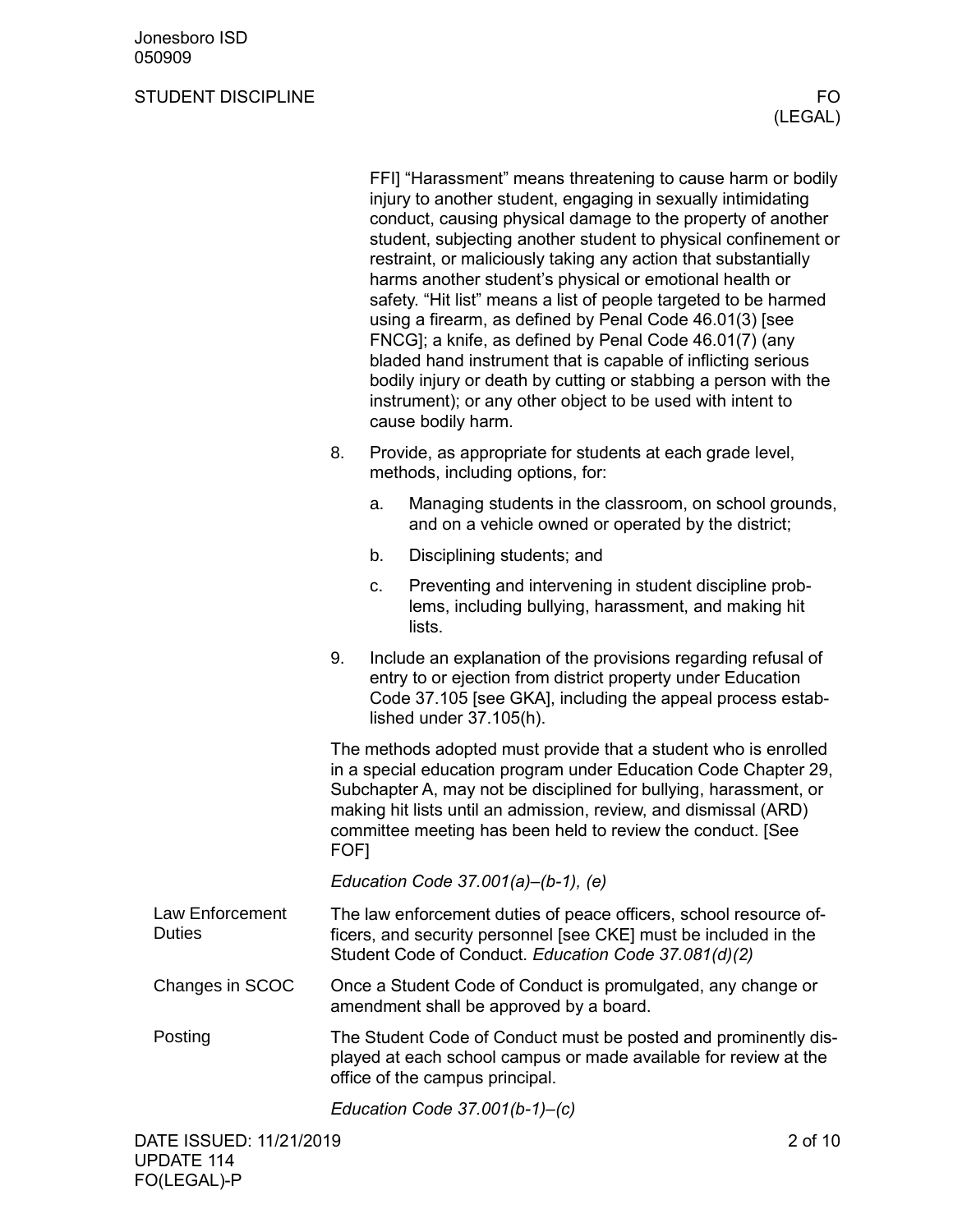| Jonesboro ISD<br>050909                      |                                                                                                                                                                                                                                                                                                                                                                                                                                                                                                                                                                         |  |  |  |
|----------------------------------------------|-------------------------------------------------------------------------------------------------------------------------------------------------------------------------------------------------------------------------------------------------------------------------------------------------------------------------------------------------------------------------------------------------------------------------------------------------------------------------------------------------------------------------------------------------------------------------|--|--|--|
| <b>STUDENT DISCIPLINE</b>                    | FO.<br>(LEGAL)                                                                                                                                                                                                                                                                                                                                                                                                                                                                                                                                                          |  |  |  |
| <b>Notice to Parents</b>                     | Each school year, a district shall provide parents with notice of and<br>information regarding the Student Code of Conduct. Education<br>Code 37.001(d)                                                                                                                                                                                                                                                                                                                                                                                                                 |  |  |  |
| Noncustodial<br>Parent                       | A noncustodial parent may request in writing that, for the remainder<br>of the school year in which the request is received, a district pro-<br>vide that parent with a copy of any written notification that is gener-<br>ally provided to a student's parent or guardian, relating to student<br>misconduct under Education Code 37.006 or 37.007. A district may<br>not unreasonably deny the request. Notwithstanding this require-<br>ment, a district shall comply with any applicable court order of<br>which the district has knowledge. Education Code 37.0091 |  |  |  |
| <b>Copies to Staff</b>                       | The district shall provide each teacher and administrator with a<br>copy of Education Code Chapter 37, Subchapter A regarding stu-<br>dent discipline and with a copy of the related local policy. Education<br>Code 37.018                                                                                                                                                                                                                                                                                                                                             |  |  |  |
| <b>Campus Behavior</b><br><b>Coordinator</b> | A person at each campus must be designated to serve as the cam-<br>pus behavior coordinator (CBC). The person may be the campus<br>principal or any other campus administrator selected by the princi-<br>pal.                                                                                                                                                                                                                                                                                                                                                          |  |  |  |
|                                              | The CBC is primarily responsible for maintaining student discipline<br>and the implementation of Education Code Chapter 37, Subchap-<br>ter A.                                                                                                                                                                                                                                                                                                                                                                                                                          |  |  |  |
| <b>Duties</b>                                | The specific duties of the CBC may be established by campus or<br>district policy. Unless the policy provides otherwise, duties imposed<br>on a campus principal or other campus administrator by Education<br>Code Chapter 37, Subchapter A must be performed by the CBC<br>and a power granted to a campus principal may be exercised by<br>the CBC.                                                                                                                                                                                                                  |  |  |  |
| <b>Notice to Parents</b>                     | The CBC shall promptly notify a student's parent or guardian if the<br>student is placed into in-school or out-of-school suspension, placed<br>in a DAEP, expelled, or placed in a JJAEP or is taken into custody<br>by a law enforcement officer.                                                                                                                                                                                                                                                                                                                      |  |  |  |
|                                              | A CBC must provide notice by promptly contacting the parent or<br>guardian by telephone or in person; and making a good faith effort<br>to provide written notice of the disciplinary action to the student, on<br>the day the action is taken, for delivery to the student's parent or<br>guardian.                                                                                                                                                                                                                                                                    |  |  |  |
|                                              | If a parent or guardian entitled to notice has not been reached by<br>telephone or in person by 5 p.m. of the first business day after the<br>day the disciplinary action is taken, a CBC shall mail written notice<br>of the action to the parent or guardian at the parent's or guardian's<br>last known address.                                                                                                                                                                                                                                                     |  |  |  |
|                                              | DATE ISSUED: 11/21/2019<br>3 of 10                                                                                                                                                                                                                                                                                                                                                                                                                                                                                                                                      |  |  |  |

UPDATE 114 FO(LEGAL)-P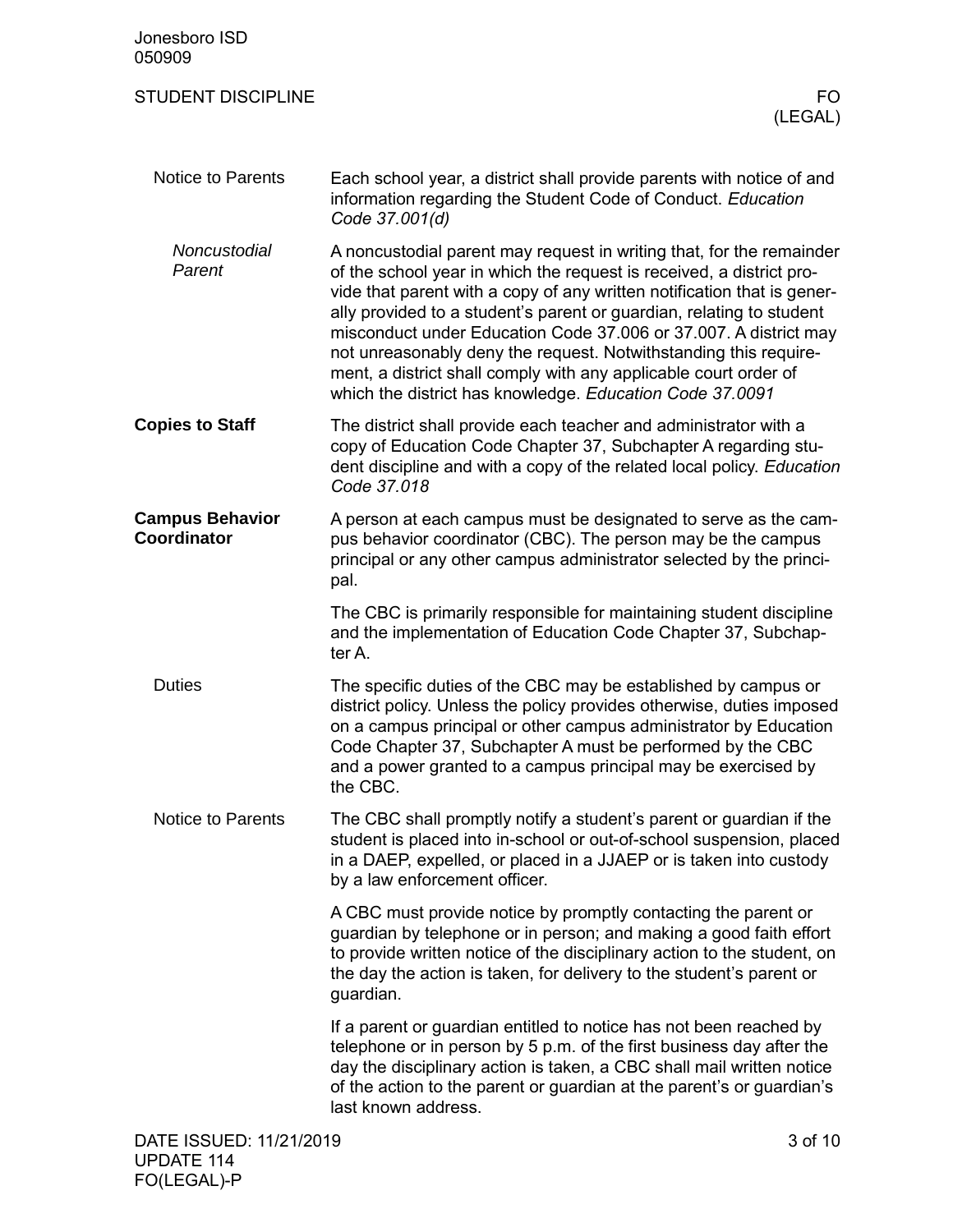| Jonesboro ISD<br>050909                              |                                                                                                                                                                                                                                                                                                                                                                                                                                                                                                                         |  |  |
|------------------------------------------------------|-------------------------------------------------------------------------------------------------------------------------------------------------------------------------------------------------------------------------------------------------------------------------------------------------------------------------------------------------------------------------------------------------------------------------------------------------------------------------------------------------------------------------|--|--|
| <b>STUDENT DISCIPLINE</b>                            | FO<br>(LEGAL)                                                                                                                                                                                                                                                                                                                                                                                                                                                                                                           |  |  |
|                                                      | If a CBC is unable or not available to promptly provide notice, the<br>principal or other designee shall provide the notice.                                                                                                                                                                                                                                                                                                                                                                                            |  |  |
|                                                      | Education Code 37.0012                                                                                                                                                                                                                                                                                                                                                                                                                                                                                                  |  |  |
| Website<br>Requirement                               | A district shall post on the district's website, for each campus, the<br>email address and dedicated telephone number of a person clearly<br>identified as:                                                                                                                                                                                                                                                                                                                                                             |  |  |
|                                                      | 1.<br>The campus behavior coordinator; or                                                                                                                                                                                                                                                                                                                                                                                                                                                                               |  |  |
|                                                      | 2.<br>If the district has been designated as a district of innovation<br>under Education Code Chapter 12A [see AF] and is exempt<br>from the requirement to designate a campus behavior coordi-<br>nator under the district's local innovation plan, a campus ad-<br>ministrator designated as being responsible for student disci-<br>pline.                                                                                                                                                                           |  |  |
|                                                      | Education Code 26.015                                                                                                                                                                                                                                                                                                                                                                                                                                                                                                   |  |  |
| <b>No Unsupervised</b><br>Setting                    | Except for students who are suspended or expelled, no student<br>may be placed in an unsupervised setting as a result of conduct for<br>which a student may be placed in a DAEP. Education Code<br>37.008(h)                                                                                                                                                                                                                                                                                                            |  |  |
| <b>Continuation of</b><br><b>Disciplinary Action</b> | If a district takes disciplinary action against a student and the stu-<br>dent subsequently enrolls in another district or school before the<br>expiration of the period of disciplinary action, the district or school<br>taking the disciplinary action shall provide to the district or school in<br>which the student enrolls, at the same time other records of the<br>student are provided, a copy of the order of disciplinary action.                                                                           |  |  |
|                                                      | "Disciplinary action" means a suspension, expulsion, placement in<br>an alternative education program, or other limitation in enrollment<br>eligibility of a student.                                                                                                                                                                                                                                                                                                                                                   |  |  |
|                                                      | "District or school" includes an independent school district, a home-<br>rule school district, a campus or campus program charter holder, or<br>an open-enrollment charter school.                                                                                                                                                                                                                                                                                                                                      |  |  |
|                                                      | Education Code 37.022                                                                                                                                                                                                                                                                                                                                                                                                                                                                                                   |  |  |
| <b>Opportunity to</b><br><b>Complete Courses</b>     | If a student is placed in in-school suspension or other alternative<br>setting other than a DAEP, a district shall offer the student the op-<br>portunity to complete, before the beginning of the next school year,<br>each course in which the student was enrolled at the time of re-<br>moval. A district may provide the opportunity by any method availa-<br>ble, including a correspondence course, distance learning, or sum-<br>mer school. Education Code 37.021 [For DAEP notice<br>requirements, see FOCA.] |  |  |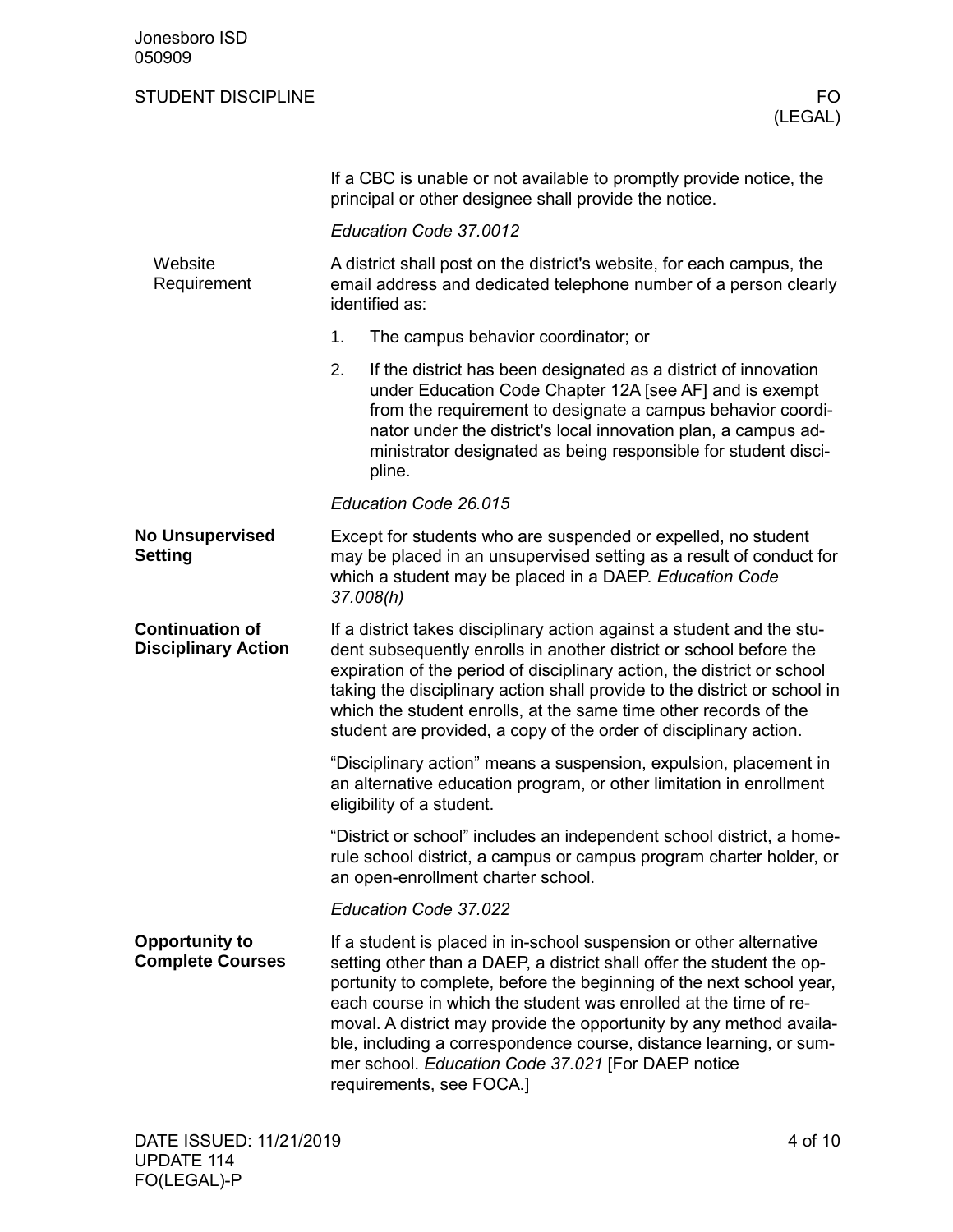| Jonesboro ISD<br>050909                                  |                                                                                                                                                                                                                                                                                                                                                                                                                                                                                                                                                                                        |                                                                                                                                                                                                          |  |  |
|----------------------------------------------------------|----------------------------------------------------------------------------------------------------------------------------------------------------------------------------------------------------------------------------------------------------------------------------------------------------------------------------------------------------------------------------------------------------------------------------------------------------------------------------------------------------------------------------------------------------------------------------------------|----------------------------------------------------------------------------------------------------------------------------------------------------------------------------------------------------------|--|--|
| <b>STUDENT DISCIPLINE</b>                                |                                                                                                                                                                                                                                                                                                                                                                                                                                                                                                                                                                                        | FO.<br>(LEGAL)                                                                                                                                                                                           |  |  |
| <b>Alternative Means to</b><br><b>Receive Coursework</b> | A district shall provide to a student during the period of the stu-<br>dent's suspension under Education Code 37.005, regardless of<br>whether the student is placed in in-school or out-of-school suspen-<br>sion, an alternative means of receiving all coursework provided in<br>the classes in the foundation curriculum under Education Code<br>$28.002(a)(1)$ that the student misses as a result of the suspension.<br>A district must provide at least one option for receiving the course-<br>work that does not require the use of the internet. Education Code<br>37.005(e) |                                                                                                                                                                                                          |  |  |
| <b>Seclusion</b>                                         | A district employee or volunteer or an independent contractor of a<br>district may not place a student in seclusion. Education Code<br>37.0021(c)                                                                                                                                                                                                                                                                                                                                                                                                                                      |                                                                                                                                                                                                          |  |  |
|                                                          | "Seclusion" means a behavior management technique in which a<br>student is confined in a locked box, locked closet, or locked room<br>that:                                                                                                                                                                                                                                                                                                                                                                                                                                            |                                                                                                                                                                                                          |  |  |
|                                                          | 1.                                                                                                                                                                                                                                                                                                                                                                                                                                                                                                                                                                                     | Is designed solely to seclude a person; and                                                                                                                                                              |  |  |
|                                                          | 2.                                                                                                                                                                                                                                                                                                                                                                                                                                                                                                                                                                                     | Contains less than 50 square feet of space.                                                                                                                                                              |  |  |
|                                                          |                                                                                                                                                                                                                                                                                                                                                                                                                                                                                                                                                                                        | Education Code 37.0021(b)(2)                                                                                                                                                                             |  |  |
|                                                          |                                                                                                                                                                                                                                                                                                                                                                                                                                                                                                                                                                                        | This section and any rules or procedures adopted under this sec-<br>tion apply to a peace officer only if the peace officer:                                                                             |  |  |
|                                                          | 1.                                                                                                                                                                                                                                                                                                                                                                                                                                                                                                                                                                                     | Is employed or commissioned by a school district; or                                                                                                                                                     |  |  |
|                                                          | 2.                                                                                                                                                                                                                                                                                                                                                                                                                                                                                                                                                                                     | Provides, as a school resource officer, a regular police pres-<br>ence on a school district campus under a memorandum of un-<br>derstanding between the district and a local law enforcement<br>agency.  |  |  |
|                                                          |                                                                                                                                                                                                                                                                                                                                                                                                                                                                                                                                                                                        | Education Code 37.0021(h)                                                                                                                                                                                |  |  |
| <b>Exceptions</b>                                        |                                                                                                                                                                                                                                                                                                                                                                                                                                                                                                                                                                                        | This prohibition on seclusion does not apply to:                                                                                                                                                         |  |  |
|                                                          | 1.                                                                                                                                                                                                                                                                                                                                                                                                                                                                                                                                                                                     | A peace officer performing law enforcement duties; or                                                                                                                                                    |  |  |
|                                                          | 2.                                                                                                                                                                                                                                                                                                                                                                                                                                                                                                                                                                                     | An educational services provider with whom a student is<br>placed by a judicial authority, unless the services are provided<br>in an educational program of a school district.                           |  |  |
| <b>Law Enforcement</b><br><b>Duties</b>                  |                                                                                                                                                                                                                                                                                                                                                                                                                                                                                                                                                                                        | "Law enforcement duties" means activities of a peace officer relat-<br>ing to the investigation and enforcement of state criminal laws and<br>other duties authorized by the Code of Criminal Procedure. |  |  |
|                                                          | Education Code $37.0021(b)(4)$ , (g)                                                                                                                                                                                                                                                                                                                                                                                                                                                                                                                                                   |                                                                                                                                                                                                          |  |  |
| <b>Restraint Reports</b>                                 |                                                                                                                                                                                                                                                                                                                                                                                                                                                                                                                                                                                        | A district shall report electronically to the Texas Education Agency<br>(TEA), in accordance with standards provided by commissioner                                                                     |  |  |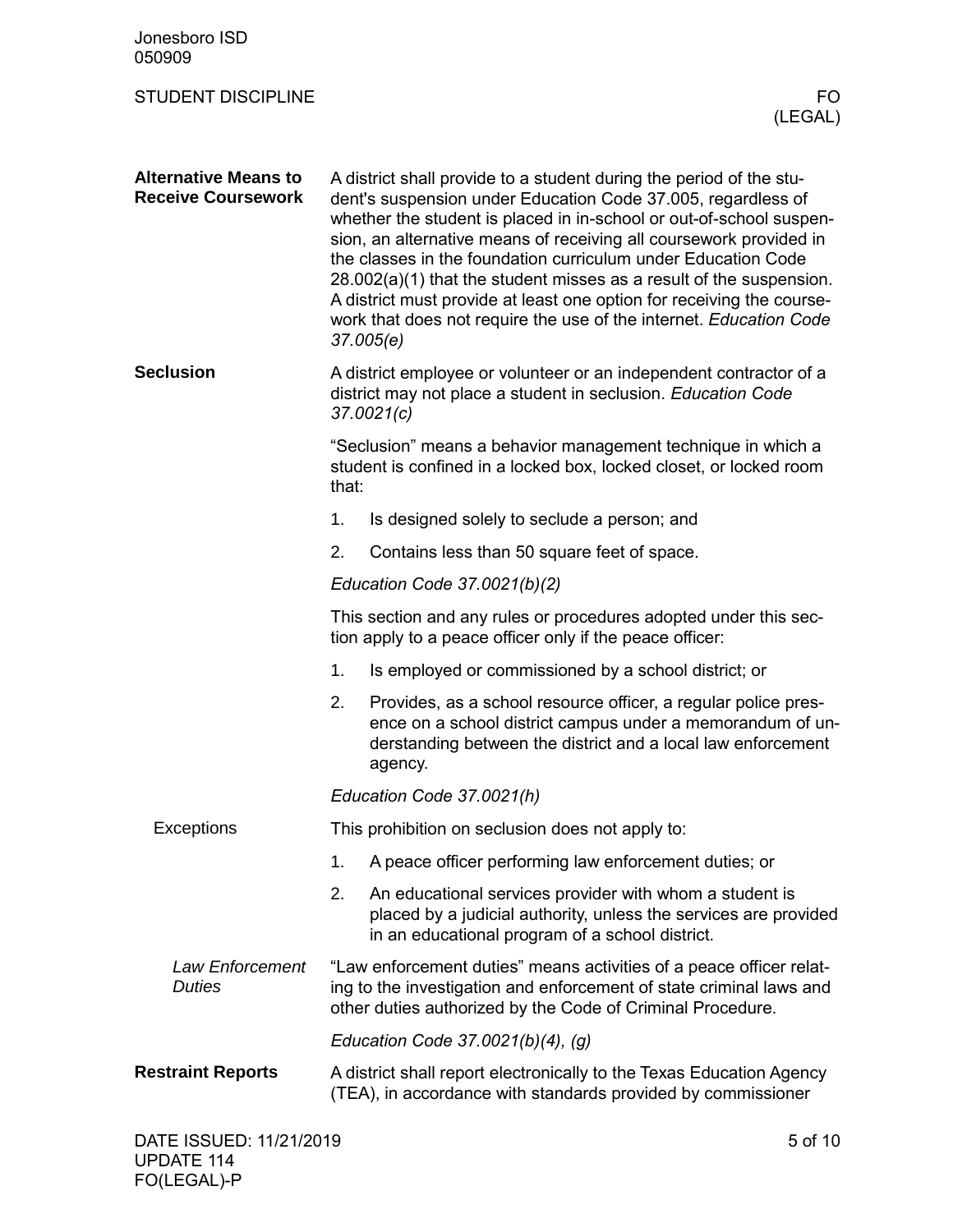|                                               | rule, information relating to the use of restraint by a peace officer<br>performing law enforcement duties on school property or during a<br>school-sponsored or school-related activity. The report must be<br>consistent with the requirements adopted by commissioner rule for<br>reporting the use of restraint involving students with disabilities<br>[see FOF]. Education Code 37.0021(i)                                                                                                                                                                                                                                    |
|-----------------------------------------------|-------------------------------------------------------------------------------------------------------------------------------------------------------------------------------------------------------------------------------------------------------------------------------------------------------------------------------------------------------------------------------------------------------------------------------------------------------------------------------------------------------------------------------------------------------------------------------------------------------------------------------------|
|                                               | "Restraint" means the use of physical force or a mechanical device<br>to significantly restrict the free movement of all or a portion of a<br>student's body. Education Code 37.0021(b)(1)                                                                                                                                                                                                                                                                                                                                                                                                                                          |
| Corporal<br><b>Punishment</b>                 | If the board adopts a policy under Education Code 37.001(a)(8) un-<br>der which corporal punishment is permitted as a method of student<br>discipline, a district educator may use corporal punishment to disci-<br>pline a student unless the student's parent or guardian or other<br>person having lawful control over the student has previously pro-<br>vided a written, signed statement prohibiting the use of corporal<br>punishment as a method of student discipline. Education Code<br>37.0011(b)                                                                                                                        |
| <b>Parent Statement</b>                       | To prohibit the use of corporal punishment as a method of student<br>discipline, each school year a student's parent or guardian or other<br>person having lawful control over the student must provide a sepa-<br>rate written, signed statement to the board in the manner estab-<br>lished by the board. The student's parent or guardian or other per-<br>son having lawful control over the student may revoke the<br>statement provided to the board at any time during the school year<br>by submitting a written, signed revocation to the board in the man-<br>ner established by the board. Education Code 37.0011(c)-(d) |
| <b>Definition</b>                             | "Corporal punishment" means the deliberate infliction of physical<br>pain by hitting, paddling, spanking, slapping, or any other physical<br>force used as a means of discipline. The term does not include<br>physical pain caused by reasonable physical activities associated<br>with athletic training, competition, or physical education or the use<br>of restraint as authorized under Education Code 37.0021 [see<br>FOF]. Education Code 37.0011(a)                                                                                                                                                                        |
| Use of Force to<br><b>Maintain Discipline</b> | The use of force, but not deadly force, against a student is justified<br>if the teacher or administrator is entrusted with the care, supervi-<br>sion, or administration of the student when, and to the degree the<br>teacher or administrator reasonably believes the force is neces-<br>sary, to further the purpose of education or to maintain discipline in<br>a group. Penal Code 9.62                                                                                                                                                                                                                                      |
| <b>Aversive Techniques</b>                    | A district or district employee or volunteer or an independent con-<br>tractor of a district may not apply an aversive technique, or by au-<br>thorization, order, or consent, cause an aversive technique to be<br>applied, to a student.                                                                                                                                                                                                                                                                                                                                                                                          |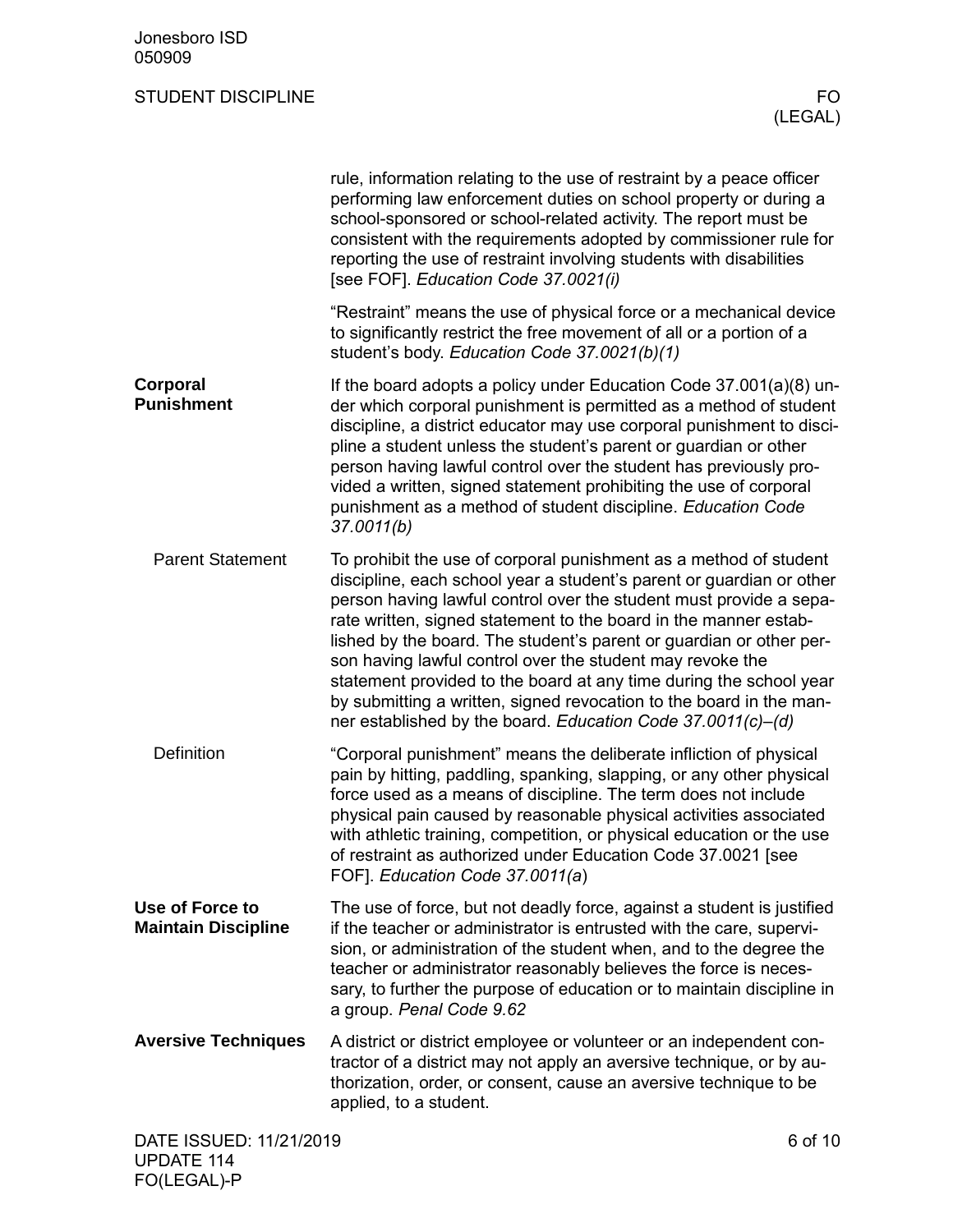#### STUDENT DISCIPLINE THE STUDENT OF STUDENT OF STUDENT OF STUDENT AND THE STUDENT OF STUDENT OF STUDENT AND THE STUDIES

"Aversive technique" means a technique or intervention that is intended to reduce the likelihood of a behavior reoccurring by intentionally inflicting on a student significant physical or emotional discomfort or pain. The term includes a technique or intervention that:

- 1. Is designed to or likely to cause physical pain, other than an intervention or technique permitted under Education Code 37.0011 [see Corporal Punishment, above];
- 2. Notwithstanding the above corporal punishment provisions, is designed to or likely to cause physical pain through the use of electric shock or any procedure that involves the use of pressure points or joint locks;
- 3. Involves the directed release of a noxious, toxic, or otherwise unpleasant spray, mist, or substance near the student's face;
- 4. Denies adequate sleep, air, food, water, shelter, bedding, physical comfort, supervision, or access to a restroom facility;
- 5. Ridicules or demeans the student in a manner that adversely affects or endangers the learning or mental health of the student or constitutes verbal abuse;
- 6. Employs a device, material, or object that simultaneously immobilizes all four extremities, including any procedure that results in such immobilization known as prone or supine floor restraint;
- 7. Impairs the student's breathing, including any procedure that involves:
	- a. Applying pressure to the student's torso or neck; or
	- b. Obstructing the student's airway, including placing an object in, on, or over the student's mouth or nose or placing a bag, cover, or mask over the student's face;
- 8. Restricts the student's circulation;
- 9. Secures the student to a stationary object while the student is in a sitting or standing position;
- 10. Inhibits, reduces, or hinders the student's ability to communicate;
- 11. Involves the use of a chemical restraint;
- 12. Constitutes a use of timeout that precludes the student from being able to be involved in and progress appropriately in the required curriculum and, if applicable, toward the annual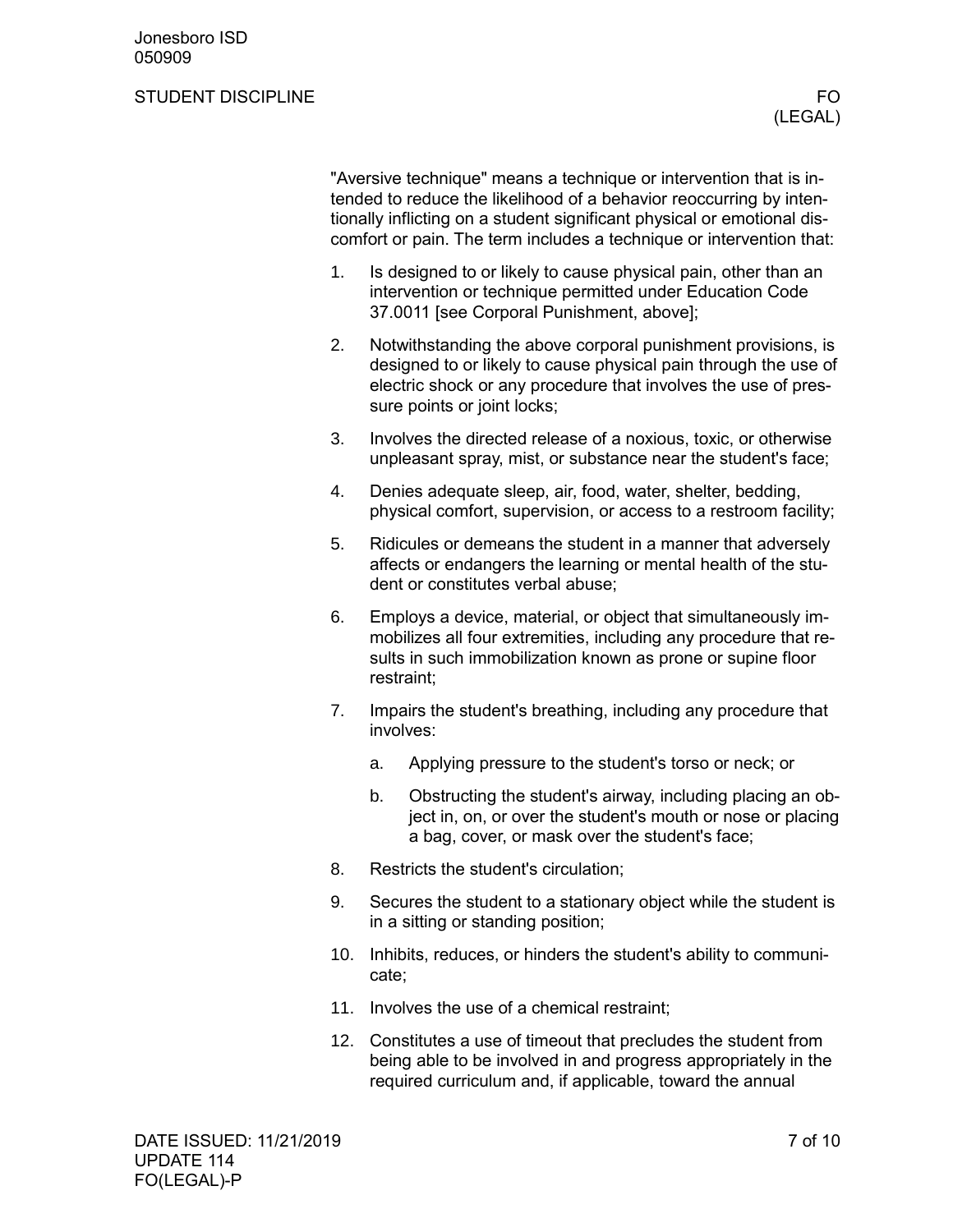|                                                                               |                                                                                                                                                                                                                                                                                                                                                                                                               | goals included in the student's individualized education pro-<br>gram, including isolating the student by the use of physical<br>barriers; or                                                          |  |  |  |
|-------------------------------------------------------------------------------|---------------------------------------------------------------------------------------------------------------------------------------------------------------------------------------------------------------------------------------------------------------------------------------------------------------------------------------------------------------------------------------------------------------|--------------------------------------------------------------------------------------------------------------------------------------------------------------------------------------------------------|--|--|--|
|                                                                               | 13.                                                                                                                                                                                                                                                                                                                                                                                                           | Except as provided below, deprives the student of the use of<br>one or more of the student's senses.                                                                                                   |  |  |  |
|                                                                               |                                                                                                                                                                                                                                                                                                                                                                                                               | Education Code 37.0023(a)-(b)                                                                                                                                                                          |  |  |  |
|                                                                               | An aversive technique that deprives the student of the use of one<br>or more of the student's senses may be used if the technique is ex-<br>ecuted in a manner that:                                                                                                                                                                                                                                          |                                                                                                                                                                                                        |  |  |  |
|                                                                               | 1.                                                                                                                                                                                                                                                                                                                                                                                                            | Does not cause the student discomfort or pain; or                                                                                                                                                      |  |  |  |
|                                                                               | 2.                                                                                                                                                                                                                                                                                                                                                                                                            | Complies with the student's individualized education program<br>or behavior intervention plan.                                                                                                         |  |  |  |
|                                                                               | Nothing in this section may be construed to prohibit a teacher from<br>removing a student from class under Education Code 37.002. [See<br><b>FOA1</b>                                                                                                                                                                                                                                                         |                                                                                                                                                                                                        |  |  |  |
|                                                                               | Education Code 37.0023(c)-(d)                                                                                                                                                                                                                                                                                                                                                                                 |                                                                                                                                                                                                        |  |  |  |
| <b>Videotapes and</b><br><b>Recordings</b>                                    | A district employee is not required to obtain the consent of a child's<br>parent before the employee may make a videotape of the child or<br>authorize the recording of the child's voice if the videotape or re-<br>cording is to be used only for purposes of safety, including the<br>maintenance of order and discipline in common areas of the school<br>or on school buses. Education Code 26.009(b)(1) |                                                                                                                                                                                                        |  |  |  |
| <b>Teacher</b><br><b>Documentation</b>                                        | A teacher may document any conduct by a student that does not<br>conform to the Student Code of Conduct and may submit that doc-<br>umentation to the principal. A district may not discipline a teacher<br>on the basis of the submitted documentation. Education Code<br>$37.002(b-1)$                                                                                                                      |                                                                                                                                                                                                        |  |  |  |
| <b>Reports</b><br><b>Disciplinary</b><br>Alternative<br>Education<br>Programs | For each placement in a disciplinary alternative education program<br>(DAEP), a district shall annually report to the commissioner:                                                                                                                                                                                                                                                                           |                                                                                                                                                                                                        |  |  |  |
|                                                                               | 1.                                                                                                                                                                                                                                                                                                                                                                                                            | Information identifying the student, including the student's<br>race, sex, and date of birth, that will enable TEA to compare<br>placement data with information collected through other re-<br>ports; |  |  |  |
|                                                                               | 2.                                                                                                                                                                                                                                                                                                                                                                                                            | Information indicating whether the placement was based on:                                                                                                                                             |  |  |  |
|                                                                               |                                                                                                                                                                                                                                                                                                                                                                                                               | Conduct violating the Student Code of Conduct;<br>a.                                                                                                                                                   |  |  |  |
|                                                                               |                                                                                                                                                                                                                                                                                                                                                                                                               | b.<br>Conduct for which a student may be removed from class<br>by a teacher [see FOA and the Student Code of Con-<br>duct];                                                                            |  |  |  |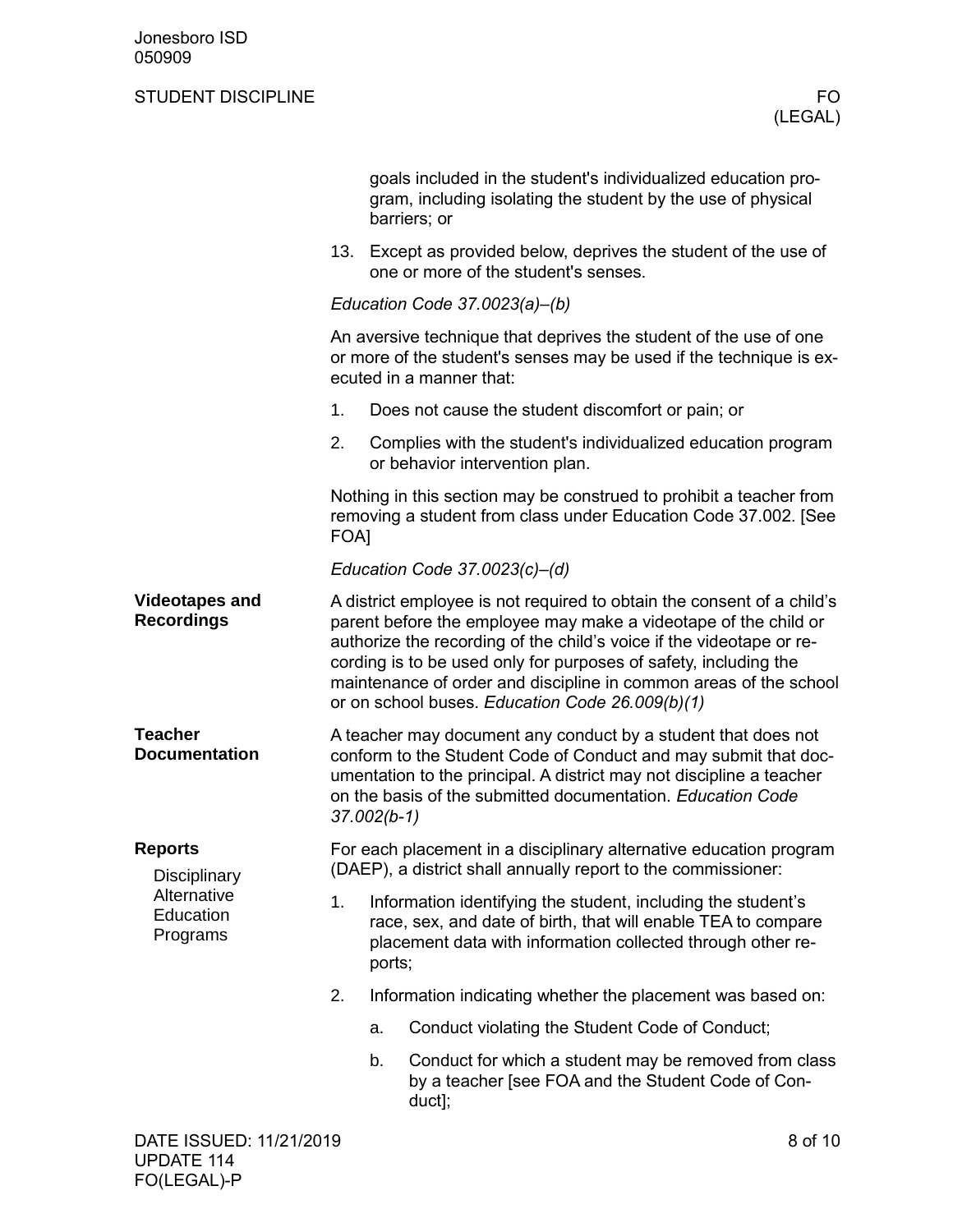|                                     |                         |                                                                                            | c.     | Conduct for which placement in a DAEP is required [see<br>FOC and the Student Code of Conduct]; or                                                                                           |  |
|-------------------------------------|-------------------------|--------------------------------------------------------------------------------------------|--------|----------------------------------------------------------------------------------------------------------------------------------------------------------------------------------------------|--|
|                                     |                         |                                                                                            | d.     | Conduct occurring while a student was enrolled in an-<br>other district and for which placement in a DAEP is per-<br>mitted by Education Code 37.008(j);                                     |  |
|                                     |                         | 3.                                                                                         |        | The number of full or partial days the student was assigned to<br>the program and the number of full or partial days the student<br>attended the program; and                                |  |
|                                     |                         | 4.                                                                                         |        | The number of placements that were inconsistent with the<br>guidelines on length of placement in the Student Code of<br>Conduct.                                                             |  |
| <b>Expulsions</b>                   |                         | For each expulsion, a district shall annually report to the commis-<br>sioner:             |        |                                                                                                                                                                                              |  |
|                                     |                         | 1.                                                                                         | ports; | Information identifying the student, including the student's<br>race, sex, and date of birth, that will enable TEA to compare<br>placement data with information collected through other re- |  |
|                                     |                         | 2.                                                                                         |        | Information indicating whether the expulsion was based on:                                                                                                                                   |  |
|                                     |                         |                                                                                            | a.     | Conduct for which expulsion is required, including infor-<br>mation specifically indicating whether a student was ex-<br>pelled for bringing a firearm to school; or                         |  |
|                                     |                         |                                                                                            | b.     | Conduct for which expulsion is permitted;                                                                                                                                                    |  |
|                                     |                         | 3.                                                                                         |        | The number of full or partial days the student was expelled;                                                                                                                                 |  |
|                                     |                         | 4.                                                                                         |        | Information indicating whether:                                                                                                                                                              |  |
|                                     |                         |                                                                                            | a.     | The student was placed in a JJAEP;                                                                                                                                                           |  |
|                                     |                         |                                                                                            | b.     | The student was placed in a DAEP; or                                                                                                                                                         |  |
|                                     |                         |                                                                                            | C.     | The student was not placed in a JJAEP or other alterna-<br>tive education program; and                                                                                                       |  |
|                                     |                         | 5.                                                                                         | duct.  | The number of expulsions that were inconsistent with the<br>guidelines on length of expulsion in the Student Code of Con-                                                                    |  |
| Out-of-School<br><b>Suspensions</b> |                         | For each out-of-school suspension under Education Code 37.005,<br>a district shall report: |        |                                                                                                                                                                                              |  |
|                                     |                         | 1.                                                                                         | ports; | Information identifying the student, including the student's<br>race, sex, and date of birth, that will enable TEA to compare<br>placement data with information collected through other re- |  |
|                                     | DATE ISSUED: 11/21/2019 |                                                                                            |        | 9 of 10                                                                                                                                                                                      |  |
|                                     |                         |                                                                                            |        |                                                                                                                                                                                              |  |